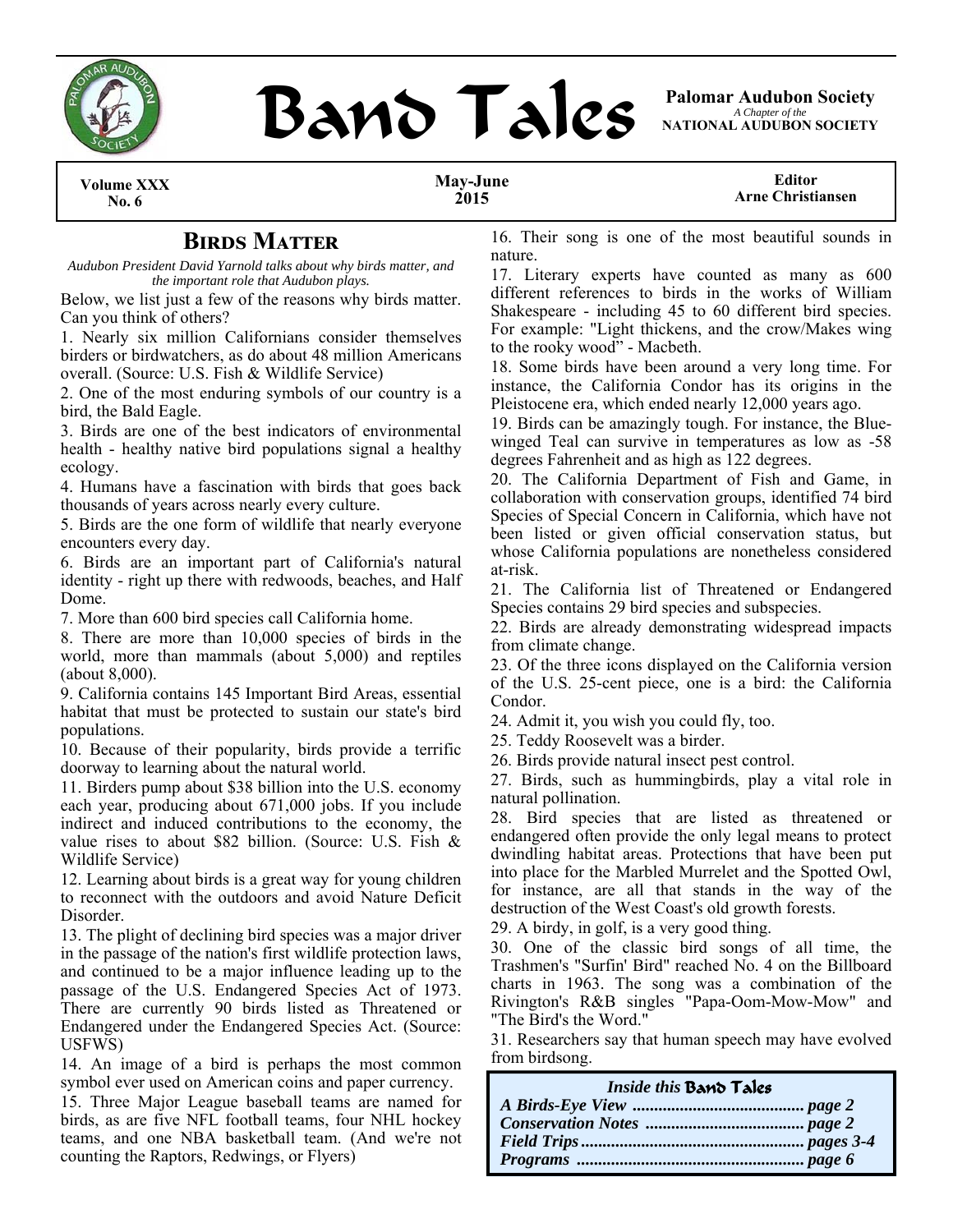# **A BIRD'S EYE VIEW** *Penny Hernandez*

I t's hard to believe that another year will end on June 30<sup>th</sup>. Our Chapter has had some great speakers, great field trips, and if you have read Richard Fowler's conservation column in the newsletter, you know we are



working hard in that area too. I want to thank this year's Board for a job well done, and I am looking forward to working with them again.

Before we start the New Year, dust off your sombrero, practice your Spanish, and get ready for our Fiesta Picnic June  $14<sup>th</sup>$ . We are still going to have our

great steaks and chicken, but everything else will have a Mexican flare. Oh, the friendship salad will be called "Amigo Ensalada" and will need your piece of fruit; don't forget to cut it up. Something new this year will be a dessert contest, rules to follow.

- 1. Make a BIRD themed dessert
- 2. Your dessert will be judged on appearance, taste and originality. Prizes will be awarded.
- 3. Your dessert will be our dessert this year. So the more of you who enter the more desserts we will have to eat. Think cake, cookies, candy, pies, etc.

For more information on the Picnic look elsewhere in this newsletter.

One last question before I go: Is anyone else confused on why, if we have a severe draught and need to conserve water, the UT is talking up the 7000 new homes in the North County? That could add up to 28,000 more people using water. I am just asking.

Hope to see you all at the upcoming field trips and the great Fiesta Picnic.



## **CONSERVATION NOTES** *Richard Fowler*

## **CITIZEN SCIENCE: THE BORREGO VALLEY HAWKWATCH**

 $\mathbb{A}$  pril 1<sup>st</sup> looked like a good day for a trip to the desert, there was a cooling trend and daytime highs were unlikely to exceed 90 degrees. Plus, if I waited any longer, the Swainson's Hawk spring migration would be over. So, birding buddy Paul and I headed for Borrego. Our destination was the



Borrego Springs Hawk Watch Station on DiGiorgio Road. We arrived there at 8:30 and were greeted by Laura, a volunteer who was manning the watch. There was no wind and no birds. Laura assured us that we wouldn't see the Swainson's until the wind picked up, but, also warned us that only a few birds had come in the evening before and there appeared to be a drop off in the food supply, the main one being the caterpillars of the Sphinx Moth.

While we waited for birds, Laura filled us in on the Hawk Watch as well as its history. It started in 2003 when Hal Cohen, a veteran hawk watcher, noted the Spring flow of Swainson's through the Valley. He reconfirmed the flow the next year and the yearly count was begun. Laura reported she has been a regular for the past five years and is part of core group of watchers. She also participates in the July Big-horned Sheep count which is a three day ordeal around the July  $4<sup>th</sup>$  holiday. I was pleasantly surprised to hear that the total sheep count for the entire park was around 900 last year and the population appears stable.

At this point the conversation was interrupted by hawks appearing on the distant horizon. They were hard to follow with binoculars, but Laura and her scope confirmed they were Swainson's and we got a good look. Unfortunately, they remained far away and never crossed the road that would have registered then as counted. For the rest of our time there were a few more sightings, but by 10 AM none were counted. This was in marked contrast to our previous visit on March 11, 2014 when we saw several hundred Swainson's forming kettles at close range and heading out over Coyote Canyon and points North, all in about a two hour period.

All in all the Hawk Watch and the story about the Sheep count made for a very enlightening morning. It is clear that Citizen Science projects like these are collecting very valuable information about the natural world. As an example, the Anza-Borrego Foundation reports that the Spring count of Swainson's is the largest count of Swainson's in the continental U.S. and is reported to a national data base that collects data throughout the U.S. This provides the necessary information to assess the status of this specie on a yearly basis.



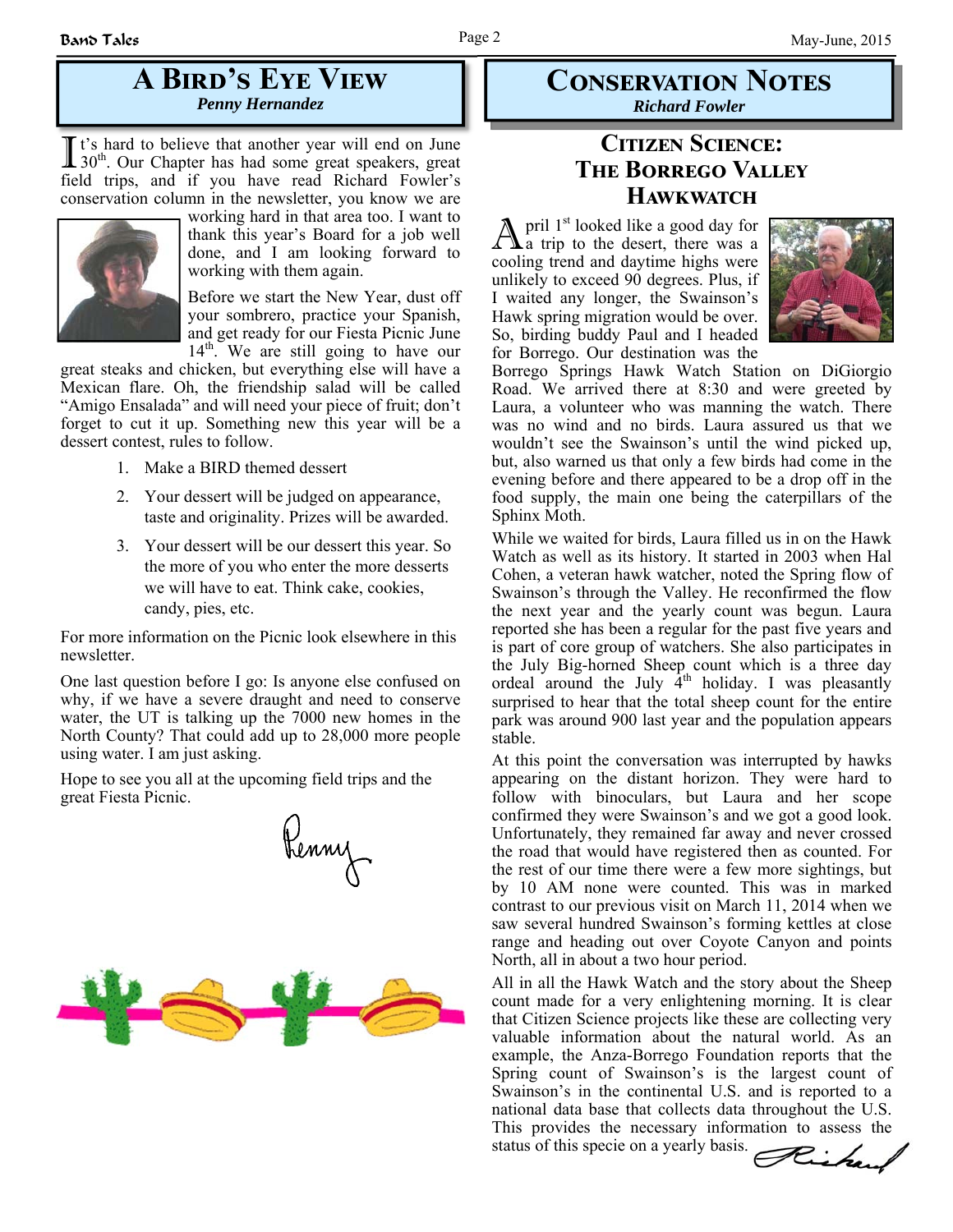### **FIELD TRIPS** *Jim Beckman*

W hether a seasoned birder or a beginner, you are welcome to join us. For more information call the trip leader shown below. Heavy rain cancels trips. Locations in Thomas Guide Coordinates are shown in parenthesis as (Page-Column Row). Ratings: 1=easy, suitable for all levels, 2=moderate, a bit more walking and possibly some hilly terrain, 3=challenging, longer hikes and may involve some steep terrain.

#### Saturday, May 2, 8:00 a.m. **NOTE time change Daley Ranch** Escondido **(1110-C3) Rating: 2-3**

From I-15 in Escondido, exit at El Norte Parkway and drive east approximately 3 miles. Look for the "Daley Ranch/Dixon Lake" signs and turn left (north) on La Honda Drive. Continue on toward Dixon Lake and on to the free Daley Ranch parking lot on your left. Meet at the kiosk.

Leader: Tom Trowbridge 760-743-1052

> Saturday, May 9, 8:00 a.m. **Wilderness Gardens Preserve** Pala

**(409-E6) Rating: 2**

This small wilderness area represents a fine example of oak woodland habitat. Meet in the Wilderness Gardens parking lot, which is about 10 miles east of I-15 on Hwy.76, on the south side of the highway. Parking fee required, but free with senior County pass. Bring a lunch for an after-birding picnic. Expect warm weather. Leader: Jim Beckman

858-205-2819

Saturday, May 16, 8:00 a.m.  **Kit Carson Park** Escondido **(1150-C1) Rating: 1**

From I-15 in Escondido, exit east on Via Rancho Parkway (which becomes Bear Valley Parkway) and drive about 1 mile to the Park Road entrance on your left – at the fire station. Proceed on Park Road about ¾ mile to the Amphitheater parking lot on the right. Woodland, riparian, and open-area habitats usually get us a nice list of resident birds.

Leader: Jeff Ebright

858-484-3932

Saturday, May 23, 8:00 a.m. **Lindo Lake** Lakeside **(1232-B3) Rating: 2**

From North County, take I-15 south to Hwy.52 east to Mission Gorge Rd. Turn left and continue east to Woodside Ave. Go under the Hwy 67 overpass staying on Woodside Ave (into Lakeside) to end at the Lindo Lake County Park. From San Diego, take I-8 east to Hwy 67 north, and take the Riverford Rd. exit. After exiting, turn left on Woodside Ave (into Lakeside) and continue northeast to the Lindo Lake County Park. Stay on Woodside a short distance, turn right on Chestnut St. which then becomes Lindo Lane. Park in the small parking lot on the left, next to the VFW hall at 12650 Lindo Lane.

Leader: Jack Friery 619-218-7342

#### Saturday, May 30, 8:00 a.m. **Sweetwater River Gorge** Rancho San Diego **(1271-J6) Rating: 2-3**

From I-5, I-805, or I-15, take Hwy 94 east; stay on Hwy 94 as it becomes Campo Road, then turn right on Singer Lane, and then an immediate left onto the dirt parking area near the old steel bridge . This area is a rich stream habitat surrounded by native chaparral and sage scrub. There are no restrooms or drinking water available, so plan accordingly. Expect warm weather. **It's a PAS tradition to eat lunch at close-by Rubio's Fresh Mexican Grill after birding.**

Leader: Michael Beeve

209-247-5237

#### Saturday, June 6, 8:00 a.m. **William Heise County Park/Santa Ysabel Mission** Julian

**(1156-C5) Rating: 2-3**

From Escondido take Hwy 78 east (from San Diego take Hwy 67 east) to Ramona, then Hwy 78 toward Julian, past Santa Ysabel. After the town of Wynola, start looking for the sign on your right for William Heise County Park (1 mile west of Julian). Turn right on Pine Hill Road and drive south for 2 miles to Frisius Road. Turn left (east) onto Frisius Road, and drive another 2 miles to the park entrance. We will meet in the parking lot. There is a parking fee, but free with a senior County pass. We will also drive to the Santa Ysabel Mission to look for orioles and other spring/summer migrants. Bring a lunch for an after-birding picnic. Expect warm weather. Leader: Jeff Ebright

858-484-3932

Saturday, June 13, 8:00 a.m.  **Agua Dulce Creek** Laguna Mountains **(430-B5) Rating: 2-3**

We will meet at the old parking area for Agua Dulce Creek Group camp. Driving east on I-8, and after Pine Valley, look for signs indicating the Sunrise Highway Exit and Laguna Mountain Recreation Area. Go north on Sunrise Hwy. (S-1) approx. 8 miles to Wooded Hill Road, the first road on the left and directly across the road from Morris Ranch Road. Restrooms, picnic tables and water are available in the Lagunas near the General Store at Burnt Rancheria Picnic area. A Forest Service Adventure Pass is required for day-use parking and is available locally in San Diego County at major sporting goods stores and at other areas in the Lagunas. Bring a lunch for an after-walk picnic. Expect warm weather.

Leader: Sally Sanderson 760-749-6995

*(continued on page 4)*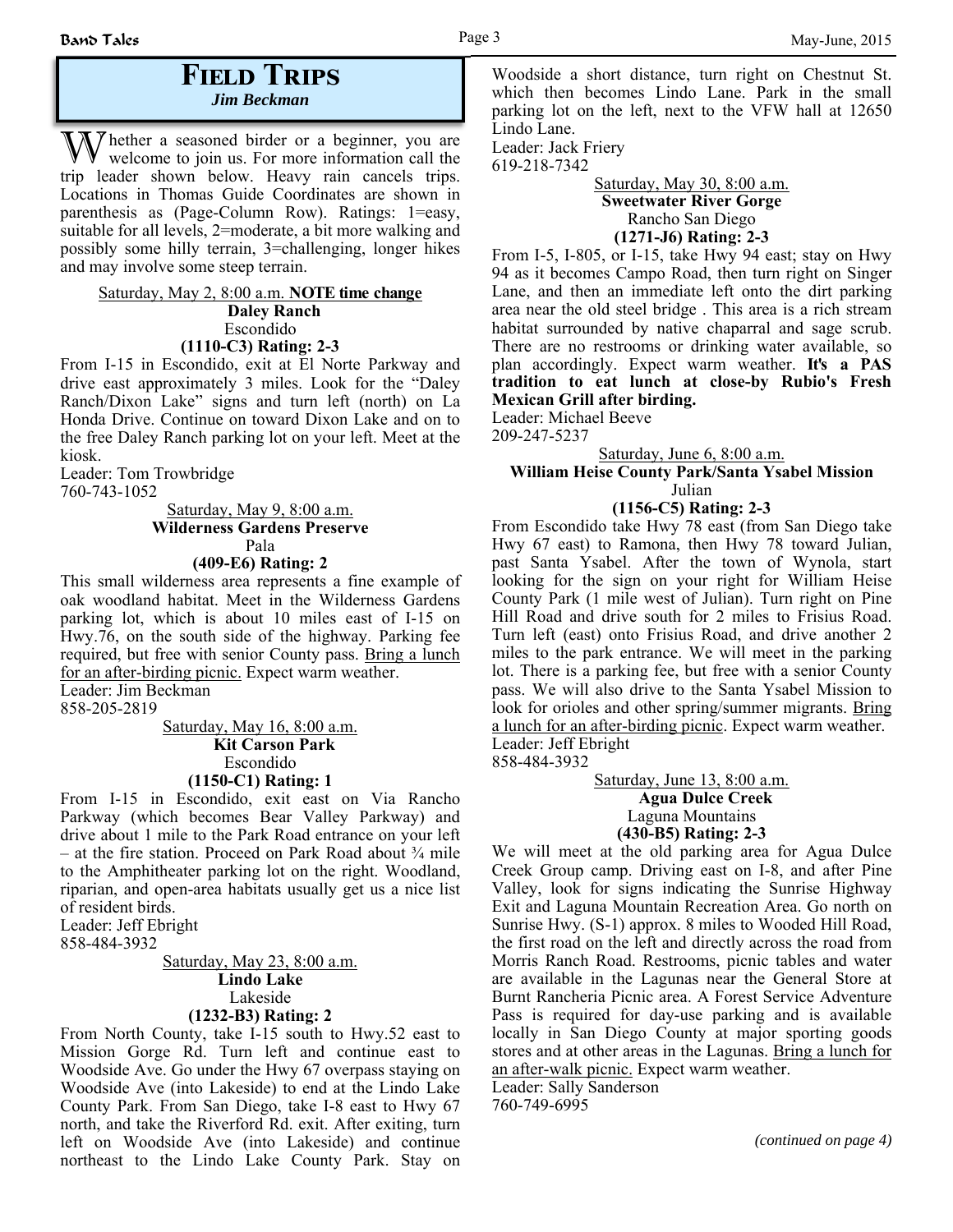### **(429- L3) Rating: 2-3**

From San Diego, take I-8 east and exit north on Hwy 79. Continue approximately 12 miles to the Paso Pacacho Campground on the left. From the North County, take Hwy 78 (or Hwy 67) to Ramona, and then continue on Hwy 78 just past Julian, to Hwy 79. Take Hwy 79 south approximately 10 miles to the campground on the right where we will meet. There is a day use fee. Bring a lunch for an after-walk picnic. Expect warm weather.

Leader: Hal Benham 858-679-7904

> Saturday, June 27, 8:00 a.m.  **Palomar Mountain** San Diego County **(409-G7) Rating: 2**

This field trip will start from the parking lot at Doane Pond. Leave the Escondido area before 7 a.m. From I-15, take Highway 76 east to Highway S6, north to Palomar Mountain. Or from Escondido, take Highway S6 to Palomar Mountain. At the mountaintop, at the S7 intersection stop sign, turn left and continue for 3 miles on State Park Rd. to the Palomar Mountain State Park entrance. There is a day use fee. Proceed 1.5 miles to the Doane Pond/School Camp area. Bring a lunch for an after -walk picnic. Expect warm weather.

Leader: Jim Beckman 858-205-2819



Saturday, July 4 **NO FIELD TRIP HAPPY HOLIDAY!**



**FROM THE NATIONAL AUDUBON WEBSITE** 

# **SEATTLE GIRL BEFRIENDS NEIGHBORHOOD CROWS,**

**Making Bird Lovers Everywhere Jealous** 

*In return for food, Gabi Mann gets some bizarre gifts from her feathered allies.*

Dan Nosowitz *Published Mar 02, 2015*

 $\gamma$  hat if we could be friends with wild birds? Seattlenative Gabi Mann seems to have achieved that goal with one of the smartest species on the planet: the American Crow. Never mind that she's only 8-years old. This imaginative kid has a unique relationship with her neighborhood corvids, as told in a story by the BBC News Magazine.

It all started two years ago, when Gabi began feeding local flocks of crows. At first it was haphazard—a dropped chicken nugget here, a crumb from a sandwich there. But the crows took notice, and soon enough Gabi's hospitality went from being accidental to intentional. These days, Gabi's crows perch nearby whenever she's

outside, hoping for a feast or even just a morsel. But the spirit of giving inhabits both the girl and the beast. Soon enough, the crows were showering Gabi with all sorts of loot.

Every day, Gabi leaves out food (mostly peanuts, which are a big hit) in the backyard for her groupies. In return, they leave her gifts—shiny baubles like polished seaglass, and odder trinkets, like a rusty screw or tube of chapstick. In what could have been a coincidence or a lovely curiosity, the crows promptly returned a lens cap that Gabi had lost while taking some photographs (of a bird, naturally) in an alleyway. And so the plot thickened. Crows, and all other members of the corvid family (which also includes jays, magpies, and ravens), are renowned for their intelligence. They're known to be prodigious toolusers, and are more adept with tools than all other animals short of the great apes. Even their social behavior mirrors ours in some ways; they've been observed performing funeral rites for their deceased members of their murder (it's the name for a group of crows—not sinister at all!).

Gift-giving isn't uncommon among crows; John Marzluff, a professor of wildlife science at the University of Washington who studies the relationship between crows and people, said in an interview with the BBC, "I can't say they always will [give presents], but I have seen an awful lot of things crows have brought people." (Dead birds are one grisly example.) Sometimes those gifts aren't entirely welcome: Gabi's mother once had to throw out a rotting crab claw that the crows had so lovingly bestowed upon her daughter. But Gabi doesn't seem to be perturbed by the oddities she receives; she keeps all her gifts carefully labeled and stored, treasuring them like precious jewels. "You may take a few close looks," she said to the BBC reporter, "but don't touch."



*A sampling of the trinkets Gabi's collected from the crows. Photo: Katy Sewall*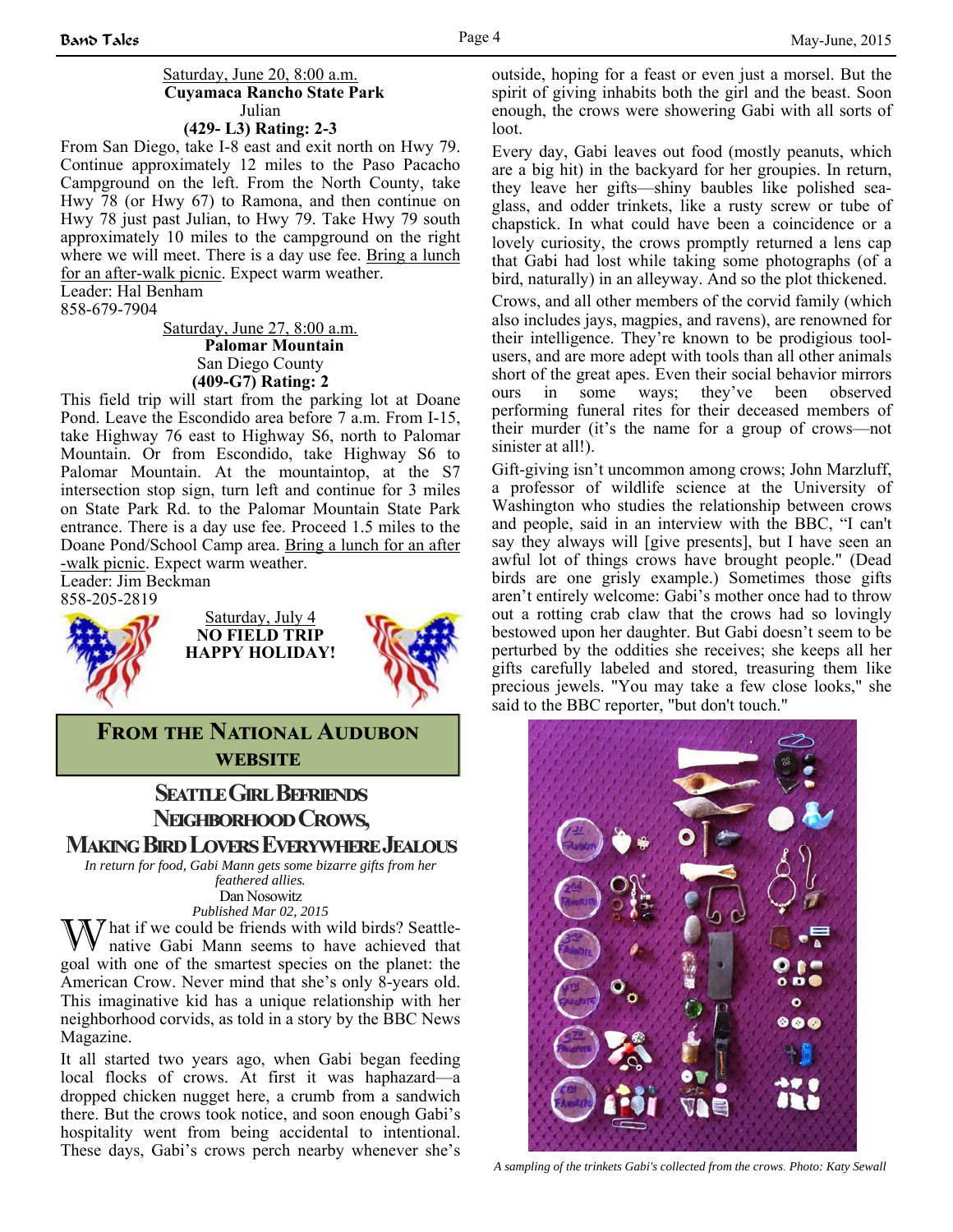## **PAS ANNUAL PICNIC: A FIESTA SUNDAY, JUNE 14TH - 4 P.M.**

A Mexican-inspired Fiesta is planned for this year's Picnic which will again be held at the private Lawrence Welk Champagne Village Park. We will serve our wonderful filet mignon steaks, Mexican-style chicken and assorted side dishes. Beer, wine and soft drinks are included in the price, and margaritas should we receive requests for them and a volunteer bartender..

As always, we will have a friendship fruit salad. Please bring a piece of fruit prepared for the salad. Wear

brightly colored attire, sombreros, serapes and/or anything fun to wear, but wear something!

**NEW FOR THIS YEAR:** A Bird-themed Dessert contest with judges and prizes. Read the President's letter on page 2 for details. Call Penny should you have questions.



# **DIRECTIONS TO THE PICNIC:**

## **FROM THE SOUTH:**

Go I-15 to Deer Springs/Mountain Meadows Rd. exit. Turn right after Deer Springs Rd. exit Take the first left onto Champagne Blvd. Go 2.1 miles Turn right on Champagne Village Dr. *(Someone will open the gate for PAS members)* Turn right immediately on Live Oak Lane Park will be on the left.

## **FROM THE NORTH:**

Go I-15 S to Gopher Canyon/Old Castle Rd. exit. Turn left onto Gopher Canyon Rd. Take the second right onto Champagne Blvd. Go 5.5 miles Turn left on Champagne Village Dr. *(Someone will open the gate for PAS members)*  Turn right immediately on Live Oak Lane Park will be on the left.

| 2015 PAS PICNIC - PLEASE RSVP BY JUNE 6TH<br>\$25 per person – Please make your check out to PAS and mail it with this form to<br>Sunny Christiansen – 12480 Pomerado Place, San Diego, CA 92128                                               |  |  |
|------------------------------------------------------------------------------------------------------------------------------------------------------------------------------------------------------------------------------------------------|--|--|
| Name:                                                                                                                                                                                                                                          |  |  |
| Number of People Phone (just in case)                                                                                                                                                                                                          |  |  |
| How many of each: #_______ Steak #________ Chicken #________ Vegetarian                                                                                                                                                                        |  |  |
| # Beer # Wine # Margaritas                                                                                                                                                                                                                     |  |  |
| I would like to help with setup ______, cleanup ______ or bartending _____.                                                                                                                                                                    |  |  |
| <b>NOTE: PLEASE REMEMBER TO BRING A PIECE OF FRUIT</b><br>FOR THE FRIENDSHIP SALAD.                                                                                                                                                            |  |  |
| ALSO, PLEASE BRING A DIGITAL CAMERA IF YOU OWN ONE.<br>SEND PHOTOS TO arnec@juno.com AND WE'LL FIT AS MANY AS WE CAN IN THE NEXT<br><b>ISSUE OF BAND TALES ALONG WITH A PICNIC RECAP.</b><br>Feel free to bring a "birdy" item for the raffle. |  |  |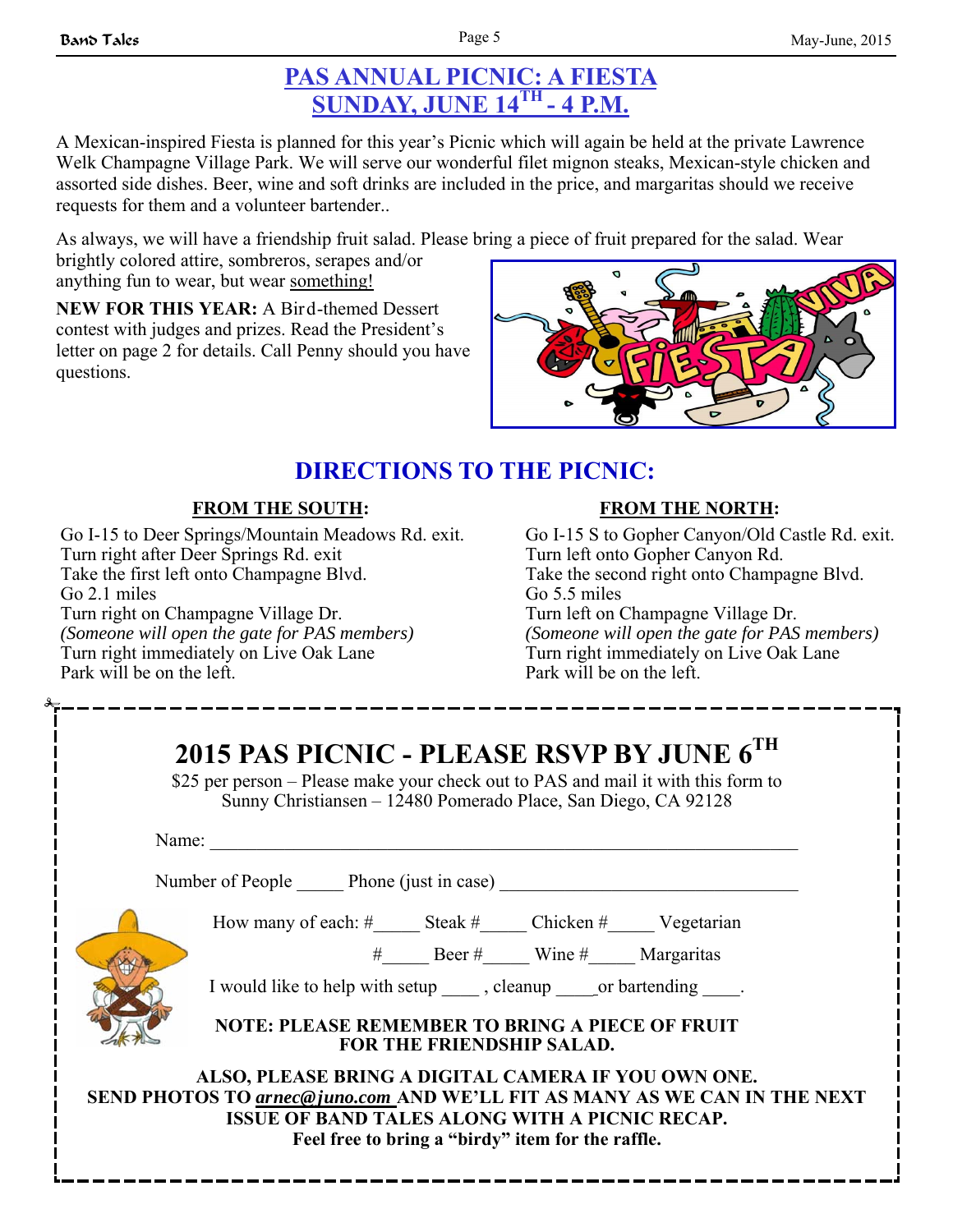# **PROGRAMS**

*Please join us for our interesting monthly program and refreshments at the Remington Club, 16916 Hierba Drive, Rancho Bernardo. There is a social period beginning at 7:00 pm with the meeting and program getting under way promptly at 7:30 pm.*

# Thursday, May 28, 2015 **Amanda Plante & Larry Miller**

### **"The Wild Parrots of Southern California: How SoCal Parrot works to rescue and protect these local endangered birds"**

D id you know that San Diego County is home to thousands of wild naturalized parrots? There are thirteen species that can be seen throughout Southern California and two of these species are known to be endangered. Many parrot populations are suffering in their native habitats due to habitat destruction and the illegal wildlife trade. SoCal Parrot is a local non-profit that rescues and rehabilitates injured and orphaned naturalized parrots. This presentation will help us to learn a little more about those "noisy birds" that we often see in our neighborhoods or out on a birding field trip.



## **PALOMAR AUDURON SOCIETY WELCOMES THESE NEW AND RENEWING CHAPTER-ONLY MEMBERS**

Barbara Anderson Richard Cook Toni Crisell Jeff and Vicki Ebright Sam and Sandy Farrow Gary and Cheryl Grantham Patricia Harrison Alice Holmes William and Nancy Hoover Gail De Lalla Clark Mahrdt Joan Falconer/Nabih Mansour Mary Marquis Karen Matthews/John Oldson David Rowan Mel Senac



## **AND WE VERY MUCH APPRECIATE THE GENEROUS SUPPORT FROM THESE**

### **DONORS:**

Brigitte Aldrich Barbara Anderson Charlotte/Brant Bassett Richard Blain Michael and Susan Cassidy Joanne Casterline Arne and Sunny Christiansen Al and Gray Church Deanna Clatworthy Robert/Toni Crisell Mike and Meredith Dow Linda Dugdale Harold Dunn Jeff and Vicki Ebright Margaret Eller Sam and Sandy Farrow Richard and Ellen Fowler Jim and Marj Freda Don and Janet Gallup Gary and Cheryl Grantham Mary Harper Patricia Harrison John/Anne Hegwer Alice Holmes Robert Hoover William and Nancy Hoover Ron Forster/Laura Hunter Jim and Mary Lou Kaae Peggy Kiefer Anna Marie Bovill Lea Daniel LeBeaune Ilene Littlefield Jean Meadowcroft Edward/Colleen Michell Jill Molitor Karen Matthews/John Oldson Mark Mercer/Barbara Orr Scott Pallais Joan Perron Janet Peyton William/Bonnie Pickins Steve and Eileen Sampson Dennis and Linda Schepman Ken and Susan Smith Mary Smith Anna Trunnell Melody Wagner Beverly Warburton Fred and Jill Weber Derek Woodman Charles and Valerie Zecca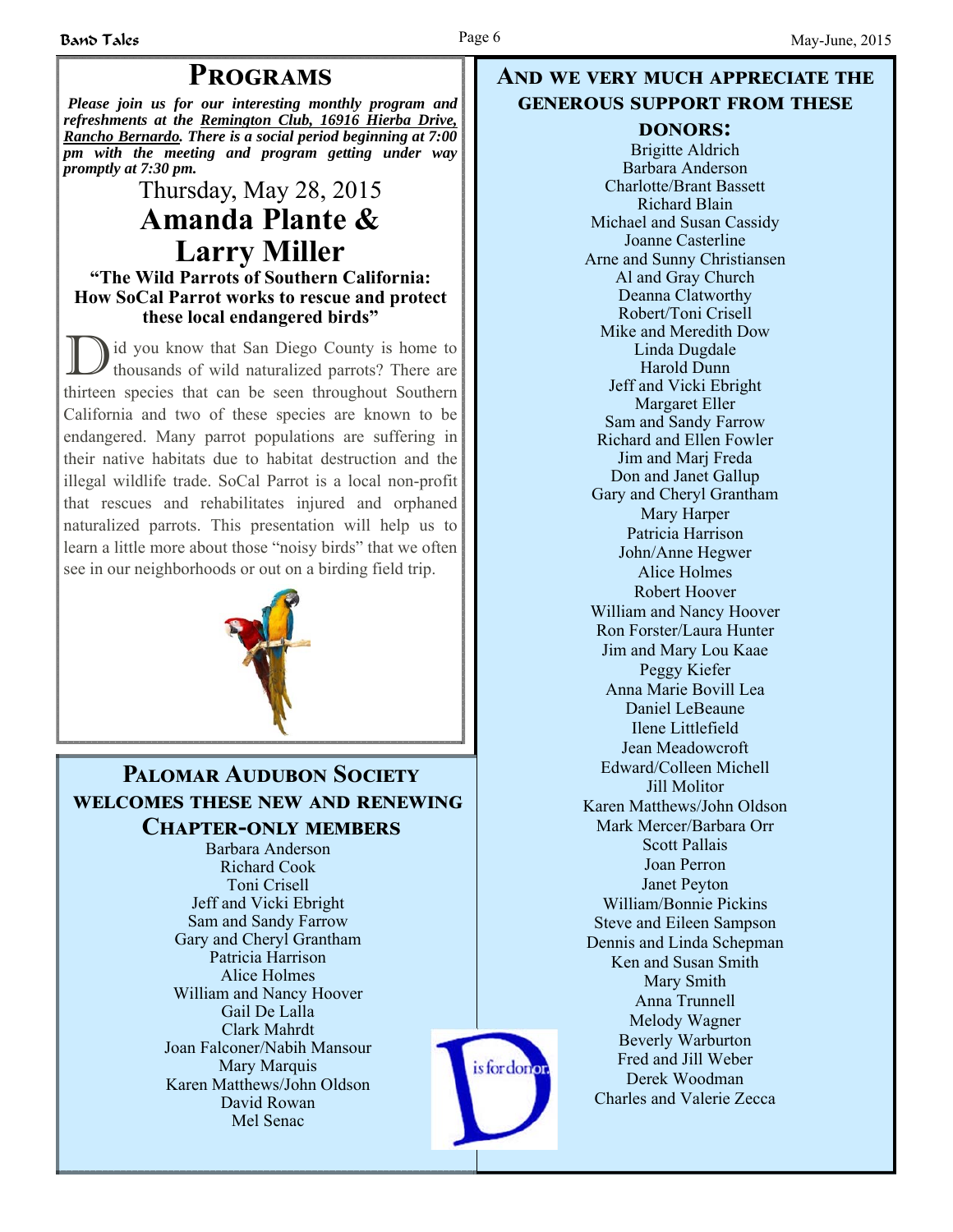### **Dear Members and Friends,**

A great **BIG THANKS** to those who have already responded to our 2014 fund raising letter. If you have not donated yet and no longer have the envelope from the last Band Tale mailing, please send your donation to

#### **Palomar Audubon Society P.O. Box 2483 Escondido, CA 92033-2483**

The suggested donations are \$20 - Single, \$25 - Family. \$55 - Sponsor, \$100 - Sustaining, and \$300 - Conserving.

#### **Some of our accomplishments in 2013 and plans for 2014 are:**

**BIRD WALKS:** We offered forty-eight Saturday bird walks with over 900 participants.

**PROGRAMS:** We sponsored seven programs on a variety of subjects presented at monthly membership meetings. Presenters ranged from experts in their field to PAS members.

**SCHOLARSHIPS**: PAS 2014 Scholarship Awards sent two talented young birders, Trysten Loefke and Ryan Andrews, to a week-long ABA Young Birders Conference.

**BIRD COUNTS**: We participated in the Escondido Christmas Bird Count.

**PUBLICATIONS**: We continue to publish " Band Tales," our newsletter, and provide an online color copy on our recently redesigned website

**ENVIRONMENTAL SUPPORT**: We made generous donations to several deserving organizations and conservancies during 2014.

**BIRDING TRIPS OUTSIDE COUNTY**: We had a very successful trip to Salton Sea in 2014 and are now planning a 2015 trip to the Kern River Valley.

**To make 2015 an even more successful year we need your continuing help. Please make your check to Palomar Audubon Society. We are a 501(c)3 organization, so your gift qualifies as a charitable donation. Thank you for your support!**